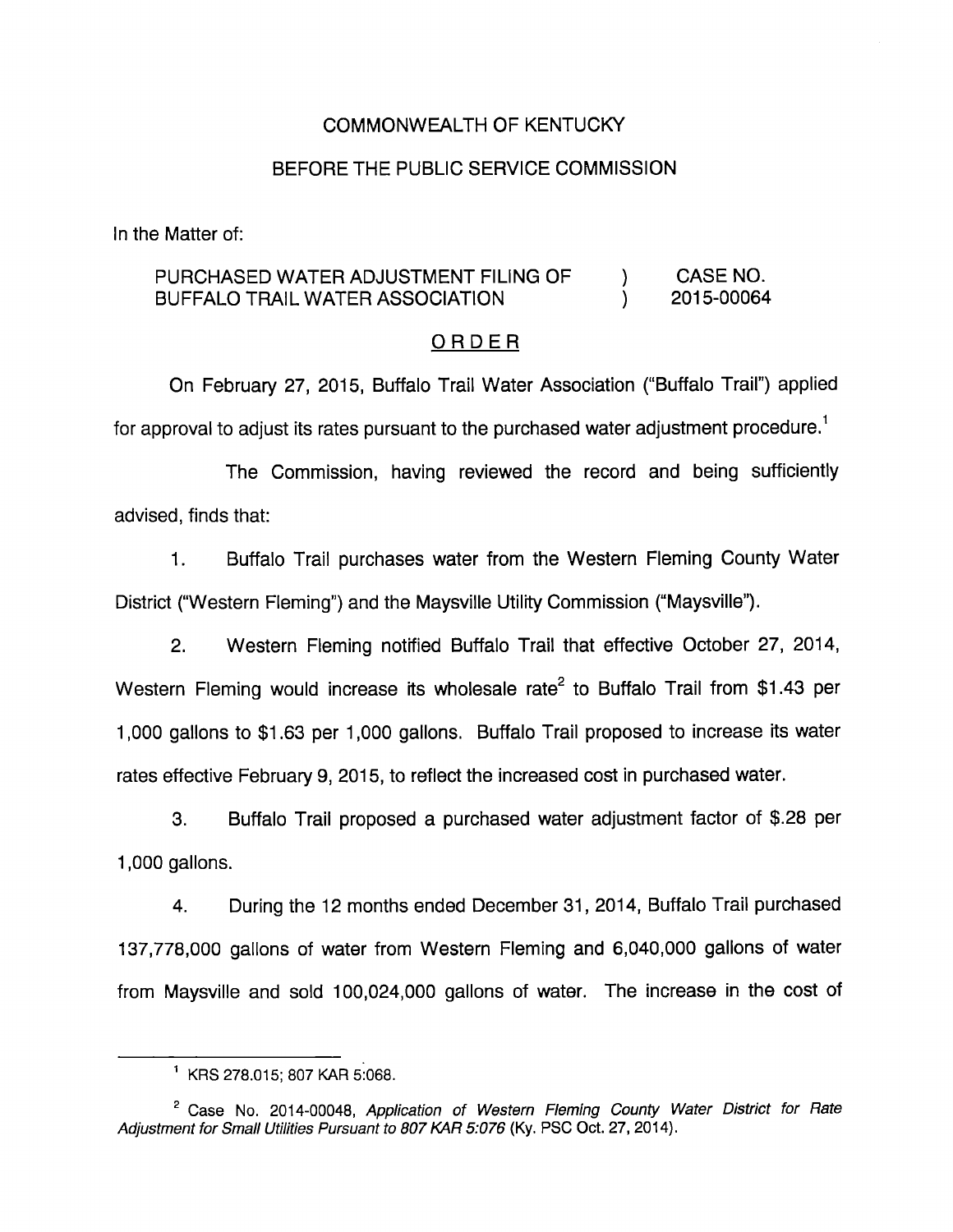purchased water is \$27,555.60, resulting in a purchased water adjustment of \$0.28 per 1,000 gallons.

5. The purchased water adjustment of \$0.28 per 1,000 gallons, as calculated in Appendix A to this Order, is fair, just, and reasonable and should be approved.

6. Buffalo Trail's proposed rates, as set forth in Appendix B to this Order, are fair, just, and reasonable and should be approved for water service rendered on and after February 9, 2015.

IT IS THEREFORE ORDERED that:

1. The purchased water adjustment of \$0.28 per 1,000 gallons is approved.

2. The rates in Appendix B to this Order are approved for water service rendered on and after February 9, 2015.

3. Within 20 days of the date of this Order, Buffalo Trail shall file with the Commission, using the Commission's electronic Tariff Filing System, revised tariff sheets showing the rates approved herein.

By the Commission

ENTERED MAR 2 7 2015 KENTUCKY PUBLIC COMMISSION

**ATTEST** Executive Director

Case No. 2015-00064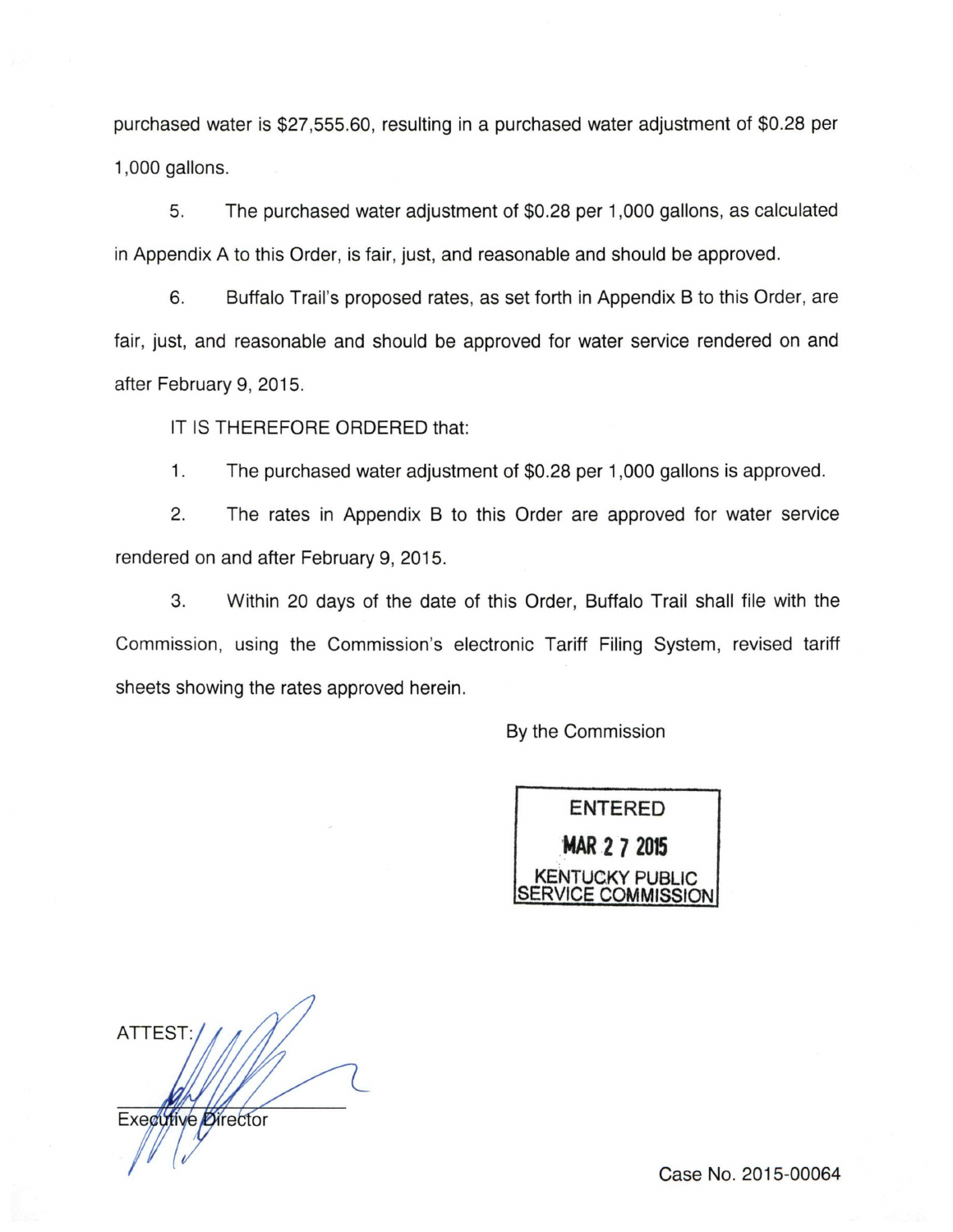## APPENDIX A

# APPENDIX TO AN ORDER OF THE KENTUCKY PUBLIC SERVICE COMMISSION IN CASE NO. 2015-00064 DATED **MAR 2 7 2015**

|                      | New Rate     | <b>Base Rate</b> |
|----------------------|--------------|------------------|
| <b>Buffalo Trail</b> |              |                  |
| Purchases in gallons |              |                  |
| Western Fleming      | 137,778,000  | 137,778,000      |
| Volumetric rate      | 1.63/1,000   | \$1.43/1,000     |
| Total                | \$224,578.14 | \$197,022.54     |
|                      |              |                  |

Increased water cost \$27,555.60

| Increased water cost              | \$ 27,555.60              |
|-----------------------------------|---------------------------|
| Divided by gallons sold/1,000     | 100,024,000               |
| Purchased water adjustment factor | 0.27548 per 1,000 gallons |

- $100,024,000$
- 
- or \$ 0.28 per 1,000 gallons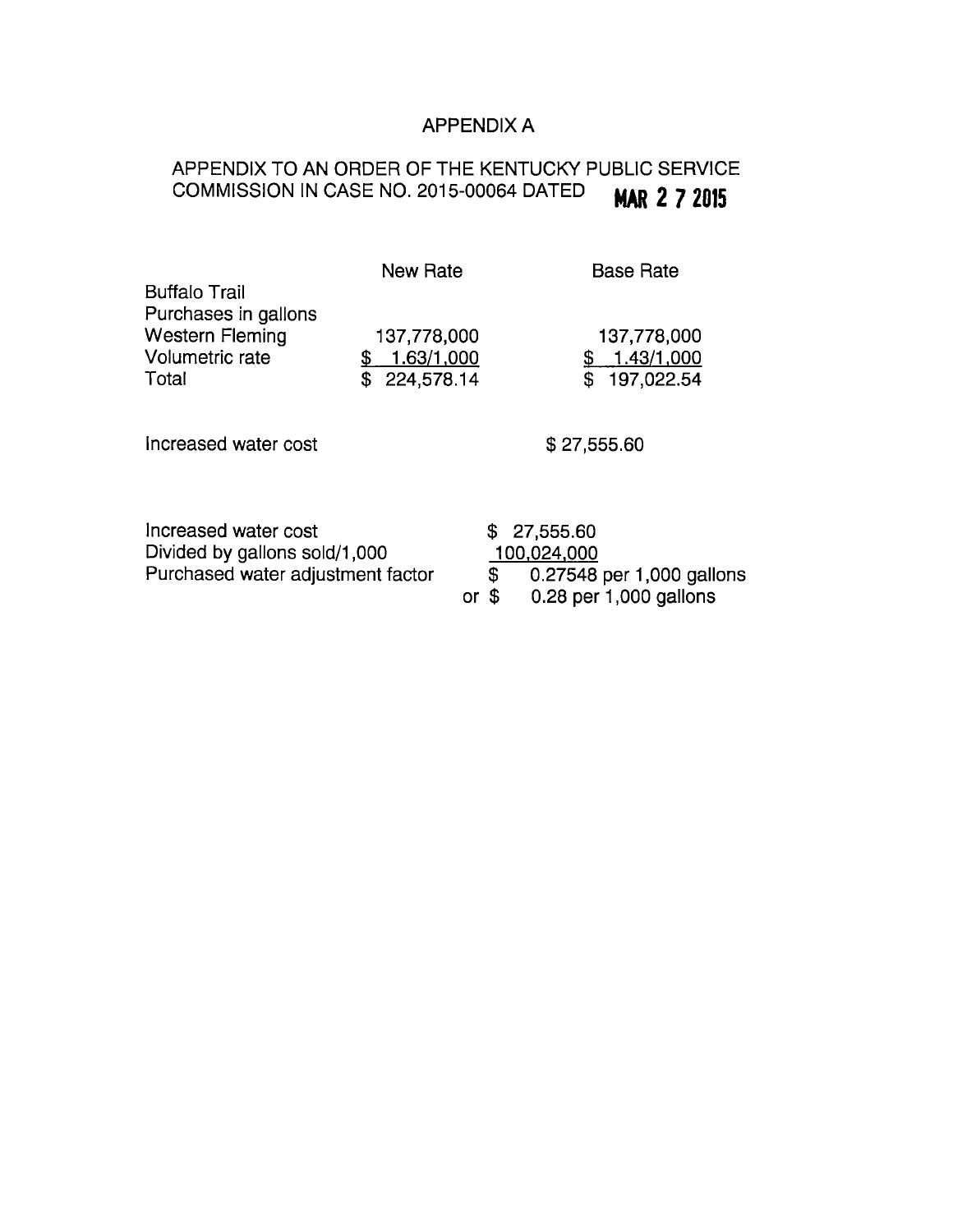## APPENDIX B

## APPENDIX TO AN ORDER OF THE KENTUCKY PUBLIC SERVICE COMMISSION IN CASE NO. 2015-00064 DATED MAR 2 7 2015

The following rates and charges are prescribed for the customers in the area served by Buffalo Trail Water Association. All other rates and charges not specifically mentioned herein shall remain the same as those in effect under authority of the Commission prior to the effective date of this Order.

### **Monthly Water Rates**

### 5/8-Inch Meter

| First       | 1,000 gallons  |
|-------------|----------------|
| <b>Next</b> | 4,000 gallons  |
| <b>Next</b> | 5,000 gallons  |
| Over        | 10,000 gallons |

#### 3/4-Inch Meter

| First | 5,000 gallons  |
|-------|----------------|
| Next  | 5,000 gallons  |
| Over  | 10,000 gallons |

### 1-Inch Meter

First 10,000 gallons Over 10,000 gallons

## 1 1/2-Inch Meter

First 15,000 gallons Over 15,000 gallons

## 2-Inch Meter

| First | 20,000 gallons |
|-------|----------------|
| Over  | 20,000 gallons |

Wholesale Rate Mt. Olivet Water Company Nicholas County Water District \$ 14.83 Minimum Bili 6.28 per 1,000 gallons 4.48 per 1,000 gallons 4.03 per 1,000 gallons

- \$ 39.95 Minimum Bill 4.48 per 1,000 gallons 4.03 per 1,000 gallons
- \$ 62.35 Minimum Bill 4.03 per 1,000 gallons
- \$ 82.50 Minimum Bill 4.03 per 1,000 gallons
- \$ 102.65 Minimum Bill 4.03 per 1,000 gallons

2.08 per 1,000 gallons 2.68 per 1,000 gallons